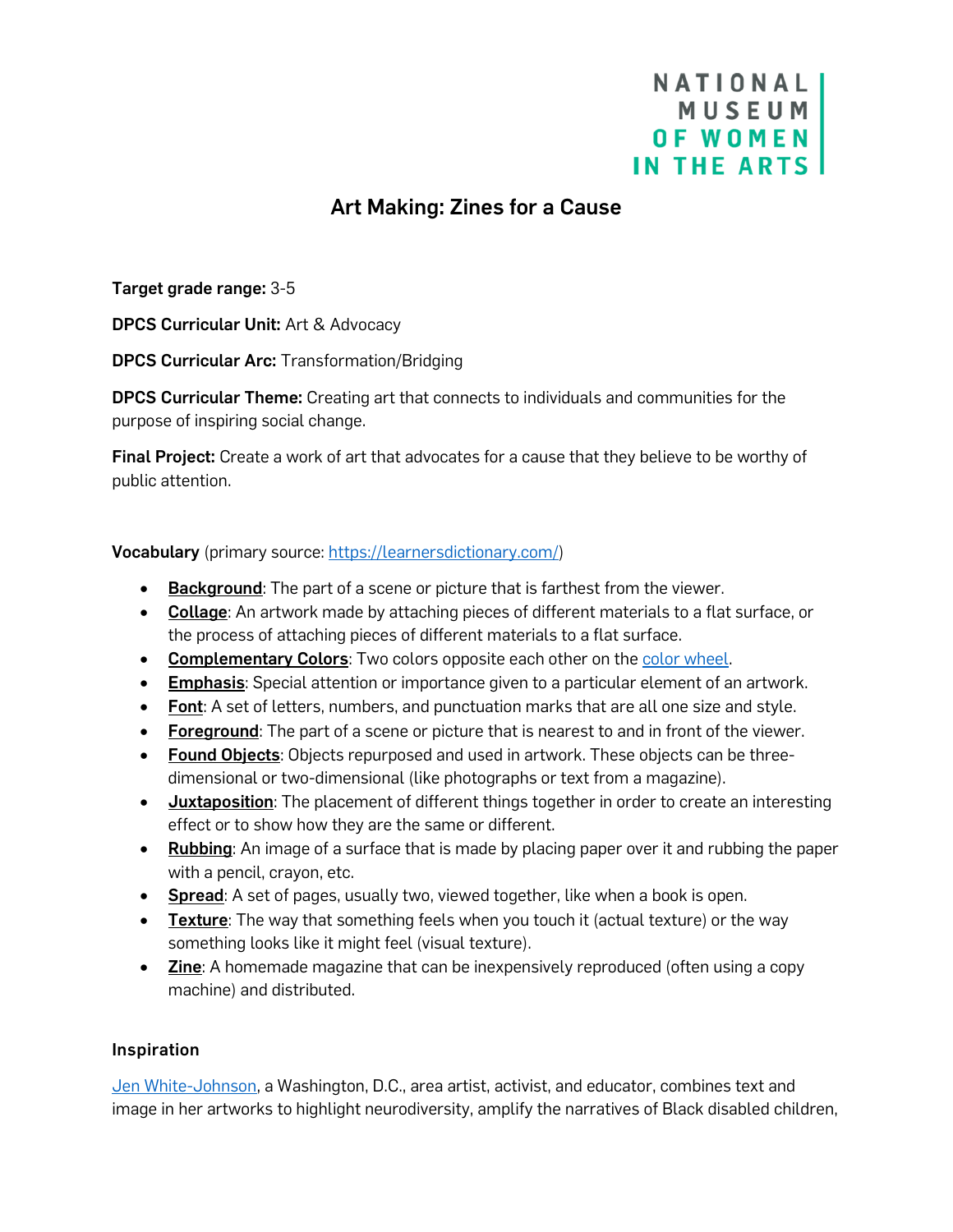acknowledge the work of parental caregiving, and address social and racial justice. She dedicated her photo zine *Knox Rox* to her Autistic son. See images of this zine below.

### Materials/Tools

- Video: Book Making with the National Museum of Women in the Arts: Zines for a Cause  $(12:17)$ 
	- o Link to video on PlayPosit: [https://api.playposit.com/player\\_v2/?type=share&bulb\\_id=944120](https://api.playposit.com/player_v2/?type=share&bulb_id=944120)
	- o Link to video on YouTube (includes closed captioning): [https://youtu.be/W](https://youtu.be/W-xzOlxeunE)[xzOlxeunE](https://youtu.be/W-xzOlxeunE)
	- $\circ$  If you have trouble accessing this video, email [education@nmwa.org](mailto:education@nmwa.org) for assistance
- Sketchbook
- Single blank sheet of paper  $(8\frac{1}{2} \times 11)$  inch copy paper works well, though you can use almost any paper you find around your home)
- Pencil
- Crayons, colored pencils, or markers
- Scissors
- Zine template (see below) (optional)
- Autodesk Sketchbook (or another design program) (optional)
- Magazines, newspapers, etc. for collaging (optional)
- Glue (optional)
- Copier/scanner (optional)
- Digital camera/smartphone (optional)

#### Art-Making Activity

- 1. Select a cause that is important to you—it could be social justice, #BlackLivesMatter, girl power, equal rights, freedom of speech, protecting the environment, recycling, being kind to animals, helping others—you name it!
- 2. Watch the Book Making with the National Museum of Women in the Arts: Zines for a Cause video (12:17) featuring Jen White-Johnson to learn how:
	- a. She amplifies Black voices in her zines, specifically the story of American civil rights, women's rights, and voting rights activist **[Fannie Lou Hamer](https://www.womenshistory.org/education-resources/biographies/fannie-lou-hamer) (1917–1977)**.
	- b. To make a simple one-page zine format. If you are only interested in watching the segment that shows the step-by-step zine making instructions, watch from 4:20– 10:07.
	- c. To use collage in your zine to add layers and textures.
- 3. In your sketchbook, write down the elements you would like to include in your zine. Think about how the artists we discussed in this unit used a combination of images and words to express their ideas. Look closely at the provided pages from White-Johnson's photo zine Knox Rox for inspiration.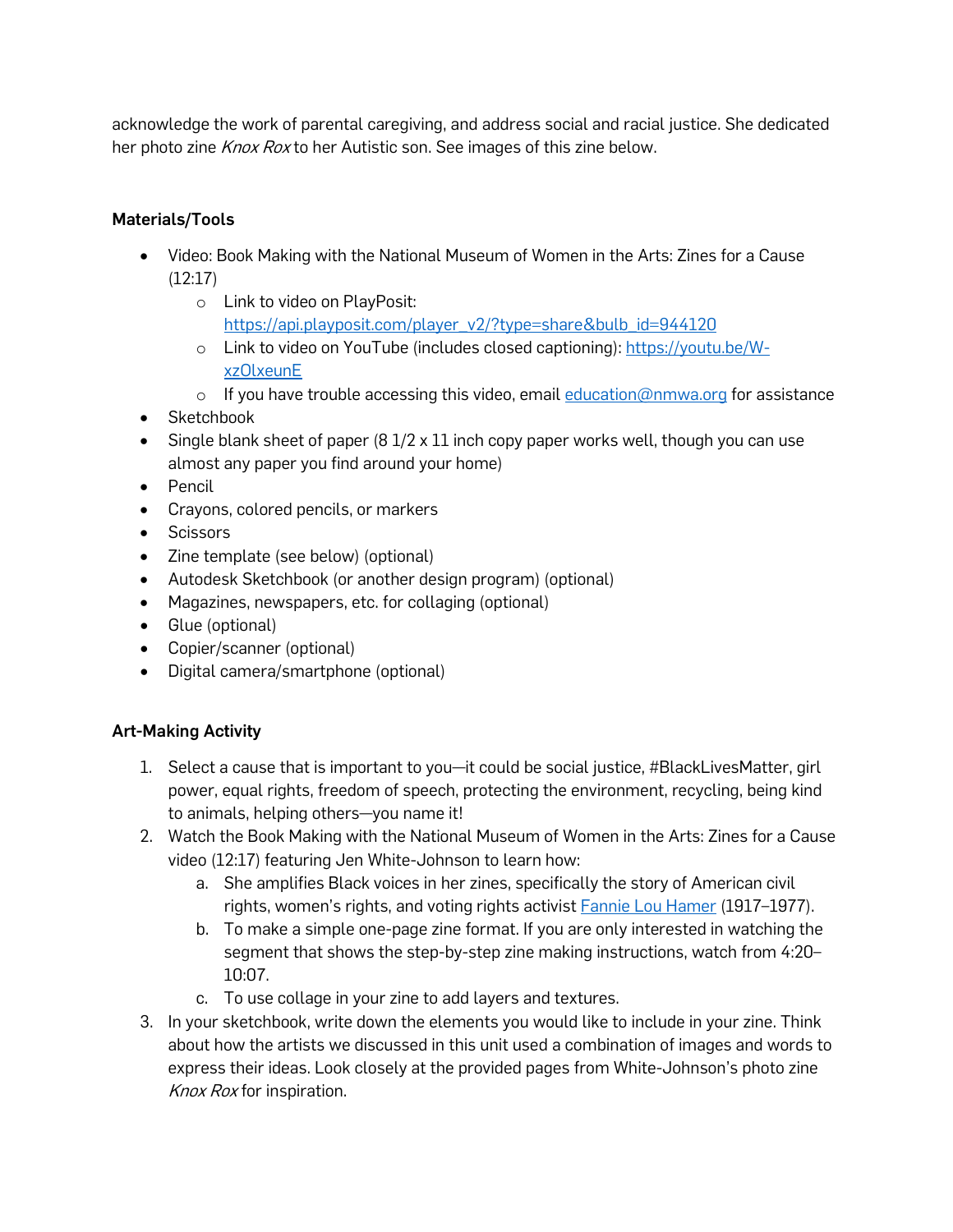- a. What words and/or phrases will help tell others about your cause?
- b. What images will help to tell the story of your cause? Will you use found images, draw your own, or use a combination to create interesting juxtapositions?
- c. What techniques (collage, painting, drawing) and materials (photos from magazines; letters, words, or phrases cut out of newspapers; other found objects; crayons; paint) would you like to use?
- d. How will you create a sense of texture in your zine? Will you make a rubbing to create actual texture, or layer paper like White-Johnson demonstrated in the video to create visual texture?
- e. How will you emphasize the most important parts of your zine? Will you use a bright color? A bold, *italicized*, or underlined font? Letters in ALL CAPS? A

# large image or word?

- 4. Create your zine. If you have a printer, you can print out the included template. Fold the solid lines first, and then cut the thicker, dotted line. If you don't have a printer, you can use a plain sheet of paper. Watch the video again for step-by-step instructions.
	- a. If you have access to a digital design or drawing program, like Autodesk Sketchbook, you can create a digital zine on your computer instead.
- 5. Decorate your zine. Remember to create a cover page that tells readers about your cause. Don't forget to sign your work of art! Refold your completed zine so that it takes the form of a small magazine.
- 6. When you finish your zine, think about how you might publish it to share your cause with others.
	- a. If you have a copier:
		- i. Flatten and make copies of your zine,
		- ii. Fold, cut, and refold it as instructed, and
		- iii. Give (or mail) it to friends and family.
	- b. If you have a scanner:
		- i. Flatten and scan your zine,
		- ii. Save it as a PDF, and
		- iii. Email it to friends and family, with instructions to print and refold, if they have access to a printer.
	- c. If you have a digital camera or smartphone:
		- i. Take a picture of each page of your zine in the order that they appear and
		- ii. Email or text your friends and family the photos.

### **Resources**

- 1971 *Essence* magazine interview with Fannie Lou Hamer[, "Fannie Lou Hamer Speaks Out"](https://thelouisdraperproject.wordpress.com/2013/05/14/536/draper-fannielouhameressencemagazine-2/#main)
- Selected images from White-Johnson's photo zine  $K$ nox  $R$ ox (see below)
- Zine template (see below)
- Text and images provided by White-Johnson (see below)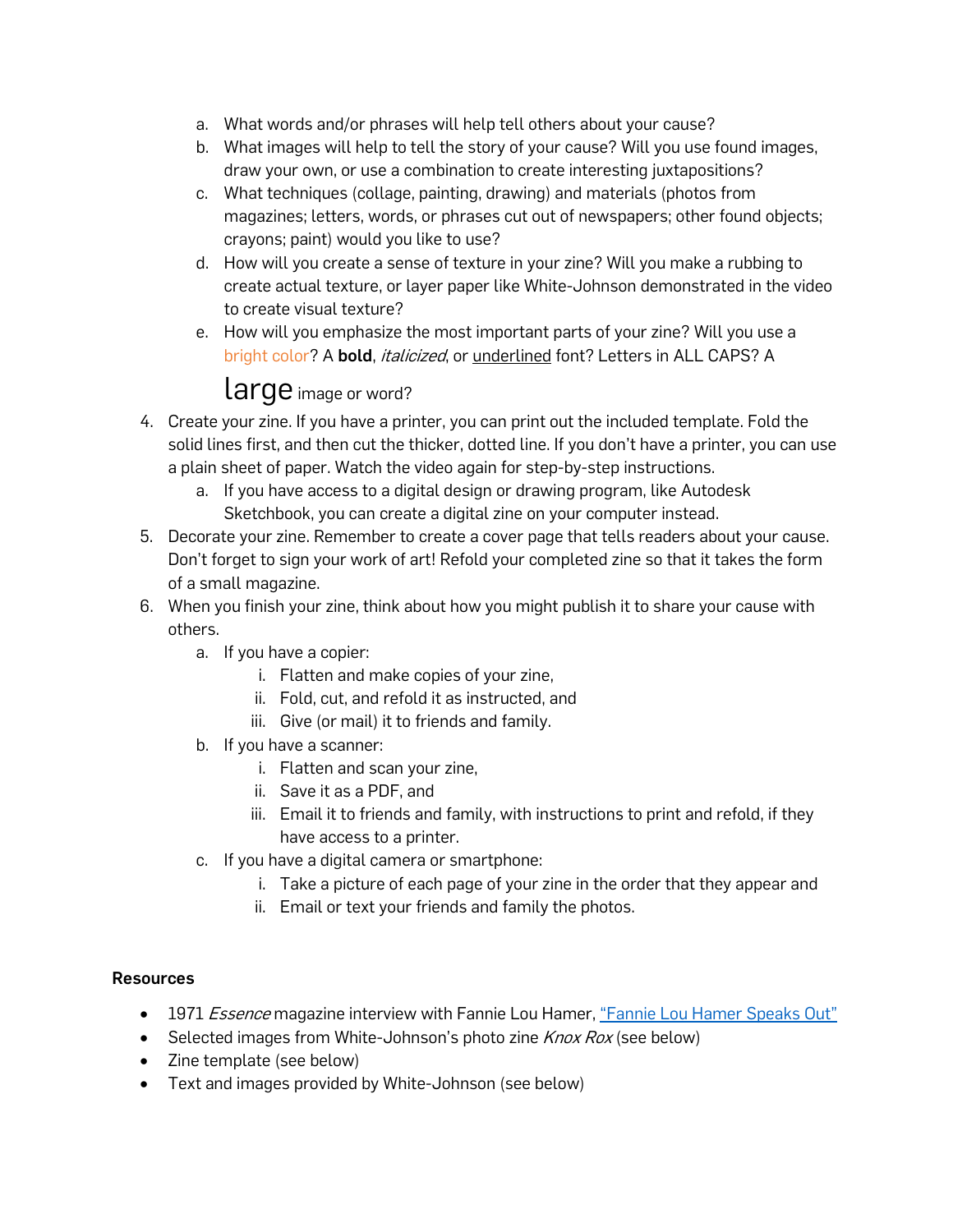## Selected images from White-Johnson's photo zine Knox Rox

Knox Rox cover shows layering of all caps, bold, bright yellow title on top of photograph.